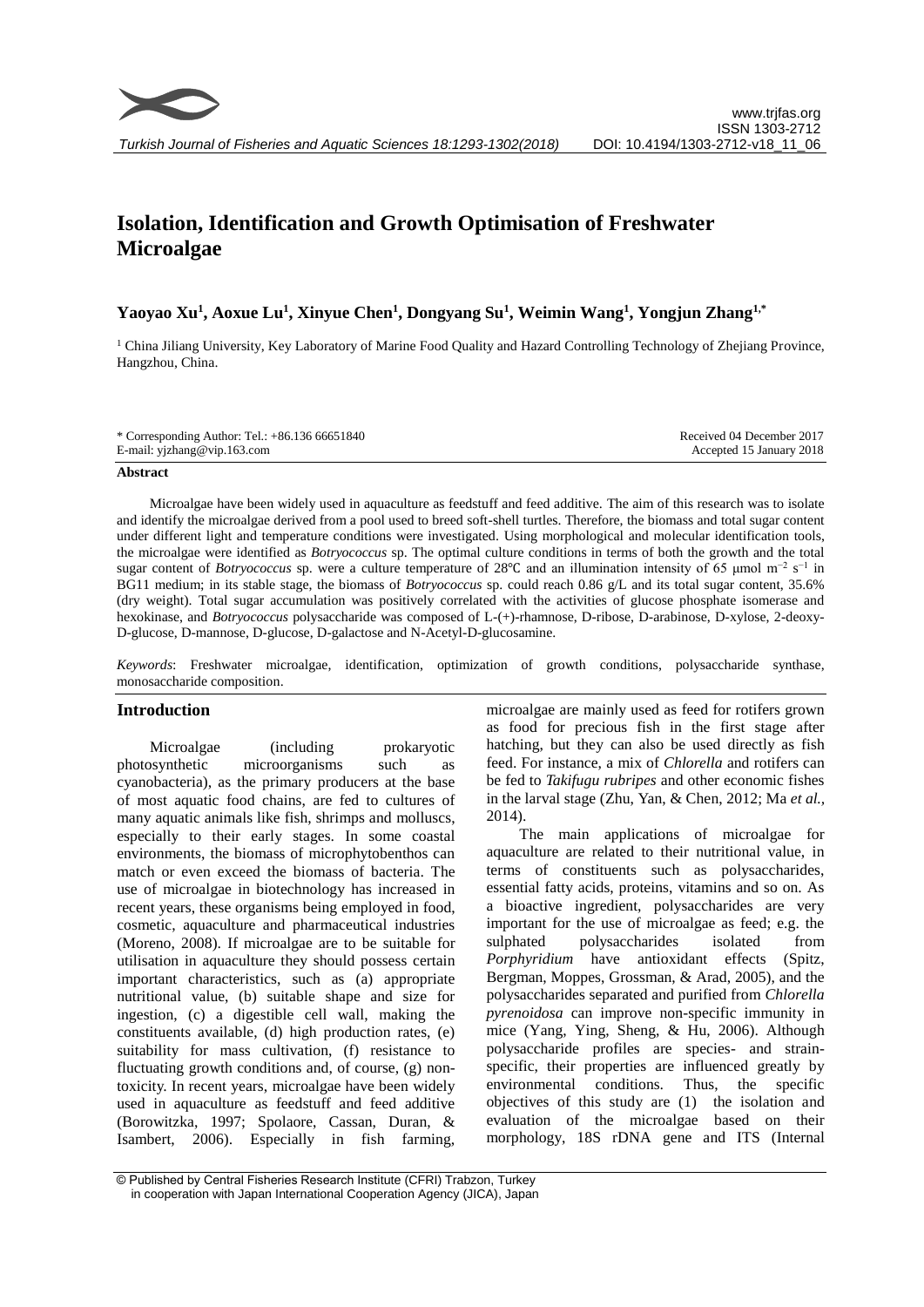transcriptional spacer) gene analysis; (2) to study the potential of microalgae promising for their biomass and total sugar accumulation in different media, and at different light intensities and temperatures; (3) to analyse the correlation between total sugar accumulation and the activity of polysaccharide synthase, and the monosaccharide composition of the polysaccharides in these microalgae.

## **Materials and Methods**

#### **Sampling of the Microalgae**

The microalgae used in our experiments were obtained from Huadan Agricultural Products Co., Ltd., Hangzhou, China. The microalgae were isolated by separating single algal cells from the mixed algae suspension using capillary pipettes and cultivating them in culture dishes. Microalgae that grew successfully were transferred into separate tubes for routine maintenance. After this direct isolation procedure, the remaining cell suspension was inoculated into tubes containing BG11 medium and incubated under fluorescent light with a photoperiod of 12 h before purifying it further using the dilution method (Su, 2015).

#### **Purification and Identification**

Purification was performed following the method described by Hutagalung (Hutagalung *et al.,* 2014), as follows. The cell suspension was initiated by diluting to appropriate concentration; aliquots of diluted cell suspension were added to 300 reaction tubes containing BG11 medium in order to purify and cultivate the algal cells of interest. This step was repeated until pure cultures of single cell isolates were obtained. The purified algae were then identified morphologically by their size, form and colour.

#### **Molecular Identification of Algal Species**

DNA was extracted from the algal samples using the CTAB method (Li, *et al.,* 2009). The PCR kit was purchased from Takara Bio (Dalian, China). The PCR system (50 µl) contained Premix Taq (25 µl), primer DNA (2 ul, 20 uM), extracted DNA (1 ul) and ddH<sub>2</sub>O (22 µl). The ITS gene was amplified by PCR and sequenced using the following two universal primers: (1) (5'-GGAAGTAAAAGTCGTAACAAGG-3'), (2) (5'-TCCTCCGCTTATTGATATGC-3'). Diluted extracted DNA was used to amplify the 18S rRNA gene with two primers, a specific forward primer and a conserved reverse primer, namely 18 S-F (5'- ACCTGGTTGATCCTGCCAGTAG-3') (Medlin, Elwood, Stickel, & Sogin, 1988) and 18 S-R (5'- ACCTTGTTACGACTTCTCCTT- CCTC-3') (White, Bruns, Lee, & Taylor, 1990). Amplification was done by Shanghai Generay Biotechnology Co. Ltd. using these two pairs of primers. The PCR products were purified with the SK1131 kit and sequenced by Meiji Biotech Co. Ltd. (Shanghai, China). The resulting 18S rRNA gene sequences were aligned and a search was carried out for similar sequences with the Basic Local Alignment Search Tool in the GenBank database of the National Center for Biotechnology Information.

#### **Cultivation**

BG11 medium, SE medium (Yang, Fei, Peng, & Deng,  $2010$ ) and the basic culture medium (NaNO<sub>3</sub>)  $37.5$  mg/L,  $K_2$ HPO<sub>4</sub> 1 mg/L, citric acid 0.16 mg/L,  $Na_2CO_3$  0.5 mg/L,  $Na_2EDTA$  0.026 mg/L,  $MgSO_4$ ·7H<sub>2</sub>O 1.875 mg/L, CaCl<sub>2</sub>·2H<sub>2</sub>O 0.68 mg/L, FeCl<sub>3</sub> 0.14 mg/L) were used to cultivate the microalgae for screening. The microalgae were cultivated in a 500-ml flask filled with 300 ml of the medium at an ambient temperature of 28°C and illuminated with a light intensity of 65 μmol m<sup>-2</sup> s<sup>-1</sup>. The inoculum density was 0.223 g/L. The variation in biomass was measured using a linear relation between dry weight and light absorption, and the variation in total sugar was measured using the phenol sulphuric acid method (DuBois, Gilles, Hamilton, Rebers, & Smith, 1956).

# **Monosaccharide Composition of the Microalgal Polysaccharide**

The main monosaccharide composition of the microalgal polysaccharide was determined by gas chromatography. Ten mg of sample was hydrolysed with 5 mL of 2 M trifluoroacetic acid at 110°C for 3 h, then 0.6 mL pyridine and 10 mg hydroxylamine hydrochloride were added to the sample. Subsequently, it was incubated at 90°C for 30 min, then cooled down and after adding 0.6 mL acetic oxide, it was incubated at 90°C for another 30 min. A membrane filter was used to filter the supernatant fluid. The gas chromatographic analysis employed the following programme: using an injection temperature of 245°C and a detector temperature of 275°C, the column temperature was programmed to increase from 150°C to 235°C at 10°C/min, and was held at 235°C for 6.5 min. The carrier gas used was nitrogen which was maintained at a flow rate of 1.0 mL/min. L-(+)-rhamnose, D-arabinose, D-galactose, Dglucose, D-mannose, D-xylose, D-ribose, 2-deoxy-Dglucose, L-fucose and N-Acetyl-D-glucosamine were used as standards (Zhu *et al.,* 2013).

## **Analysis of Polysaccharide Synthase in Microalgae**

In this experiment, key enzymes for the accumulation of polysaccharide were selected, namely glucose phosphate isomerase (EC.5.3.1.9- PGI) and hexokinase (EC.2.7.1.1-HK).

Samples (20 mL) of microalgae, taken during the growth stage at  $0, 4, 6, 8, 12$  and  $14$  days, were washed with ddH<sub>2</sub>O several times, then centrifugated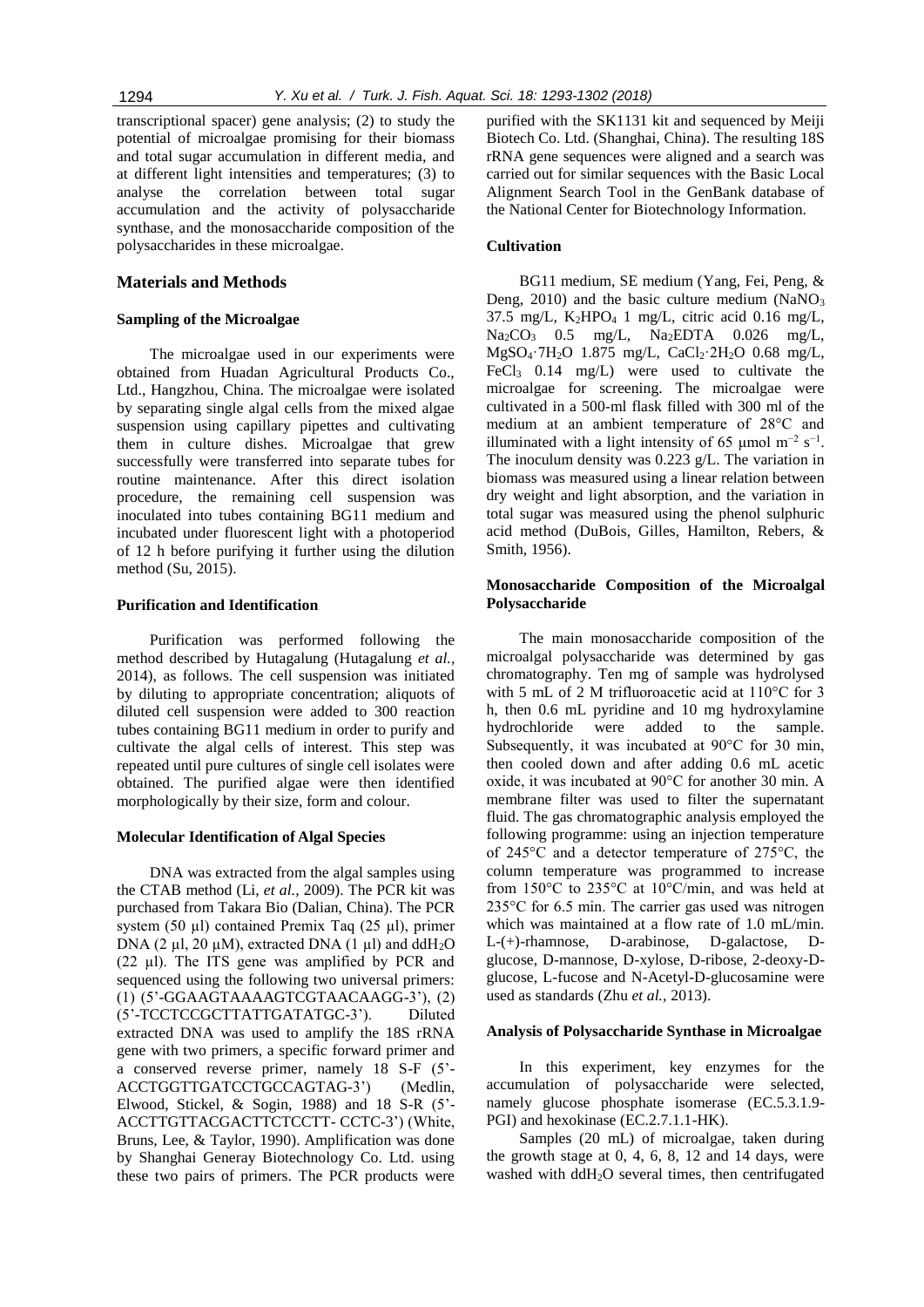for 10 min at 3000 rpm. The sediment was collected and ground in liquid nitrogen for 10 min and ground again in an ice bath for another 10 min; an aliquot of 10 mL was then centrifugated again for 10 min at 3000 rpm. The supernatant was collected to determine the enzyme activity, and a curve was drawn of the changing enzyme activity at different growth stages (Herbert, Burkhard, & Schnarrenberger, 1979; [Renz,](http://xueshu.baidu.com/s?wd=author:(Andreas%20Renz)%20&tn=SE_baiduxueshu_c1gjeupa&ie=utf-8&sc_f_para=sc_hilight=person)  [Merlo, & Stitt,](http://xueshu.baidu.com/s?wd=author:(Andreas%20Renz)%20&tn=SE_baiduxueshu_c1gjeupa&ie=utf-8&sc_f_para=sc_hilight=person) 1993).

#### **Determination of Glucose Phosphate Isomerase**

The different steps for the determination of GPI are shown in Table 1.

Each solution was added to the tube according to the order in Table 1 at 30°C, and the rate of absorption at 340 nm was measured every 30 s for 3 min. The enzyme's activity was calculated using the following formula (Herbert, *et al*., 1979):

$$
\Delta A_{\rm 340nm/min} = \Delta A_{\rm 340nm sample/min} - \Delta A_{\rm 340nm blank/min}
$$

PGI activity (U/mg) = 
$$
\frac{\Delta A_{\text{340nm/min}}}{6.22 \times mg \text{ PGI/mL reactions solution}}
$$

#### **Determination of Hexokinase**

The different steps for the determination of hexokinase (HK) are shown in Table 2.

Each solution was added to the tube according to the order in Table 2 at 25°C; the rate of absorption was measured and the enzyme's activity was calculated as described in Section 2.6.1 [\(Renz, Merlo,](http://xueshu.baidu.com/s?wd=author:(Andreas%20Renz)%20&tn=SE_baiduxueshu_c1gjeupa&ie=utf-8&sc_f_para=sc_hilight=person)  [& Stitt, 1](http://xueshu.baidu.com/s?wd=author:(Andreas%20Renz)%20&tn=SE_baiduxueshu_c1gjeupa&ie=utf-8&sc_f_para=sc_hilight=person)993).

## **Statistical Analysis**

Data were expressed as means ±standard deviations of six replicated determinations. T-test were applied for determining significant difference at P<0.05, P<0.01 and P<0.001 between the results.

#### **Results**

# **Morphological and Molecular Identification of the Microalgae**

The microalgae were successfully isolated from miscellaneous other bacteria. In Figure 1, 1 and 2 are microalgae contaminated by bacteria and fungi, respectively, and 3 and 4 are microalgae with a green

**Table 1.** The determination steps of PGI activity

| Step                                                      | Blank control tube (mL) | Sample tube (mL) |
|-----------------------------------------------------------|-------------------------|------------------|
| 1. Potassium phosphate buffer solution (0.1 M pH6.8)      | 0.5                     | 0.5              |
| 2. Magnesium chloride solution (0.05 M)                   | 0.1                     | 0.1              |
| 3. NADP <sup>+</sup> solution $(4 \text{ mM})$            | 0.04                    | 0.04             |
| 4. glucose 6-phosphate dehydrogenase solution (40 U/ml)   | 0.1                     | 0.1              |
| 5. Sample solution (pure water in the blank control tube) | 0.16                    | 0.16             |
| 6. fructose-6-phosphate solution (50 mM)                  | 0.1                     | 0.1              |

**Table 2.** The determination steps of hexokinase activity

| Step                                                              | Blank control tube (mL) | Sample tube (mL) |
|-------------------------------------------------------------------|-------------------------|------------------|
| 1. triethanolamine buffe solution $(0.1 M pH7.6)$                 | 1.20                    | 1.10             |
| 2. enzyme substrate $(10\% \beta$ -D-glucose solution)            | 1.20                    | 1.20             |
| 3. Magnesium chloride solution (0.1 M)                            | 0.2                     | 0.2              |
| 4. ATP $(0.08 \text{ M})$                                         | 0.1                     | 0.1              |
| 5. NADP <sup>+</sup> solution $(0.013 \text{ M})$                 | 0.2                     | 0.2              |
| 6. glucose 6-phosphate dehydrogenase solution $(15 \text{ U/ml})$ | 0.1                     | 0.1              |
| 7. Sample solution                                                |                         | 0.1              |



**Figure1.** The non-purified microalgae and the third-generation of microalgae streak culture*.*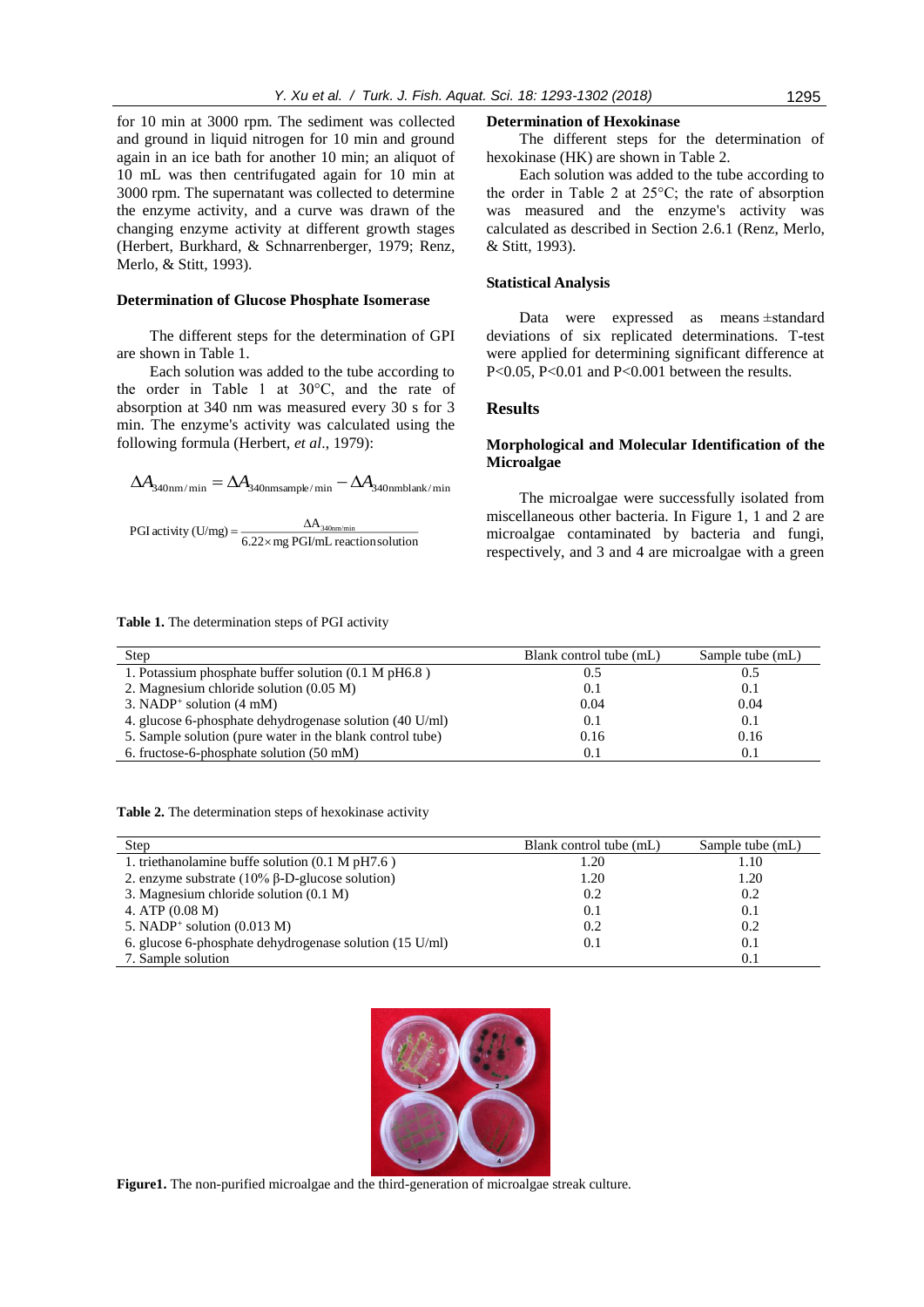colour and a single algae colony obtained after separation and purification. The morphological analyses showed that the green microalgae colonies clustered into a group and were composed of 2–20 cells with a round shape. The colonies ranged from 4 to 15 μm in diameter, depending on their growth phase. These microalgae had the distinct

characteristics of *Botryococcus* sp. which is a family of *Choricystis, Trebouxiophyceae, Chlorophyta*.

To further verify the taxonomic position of the microalgae, molecular phylogenetic analyses were made; the results are shown in Figure 2, Figure 3, Figure 4. The partial 18S rRNA sequence from the microalgae was determined; the 18S rDNA and the



**Figure2.** Micro-algae PCR product and genome DNA. Note: M: 2 kb DNA marker; 1: ITS rDNA PCR product; 2: 18S rDNA PCR product; 3: Micro-algae genome DNA.



**Figure3.** Phylogram inferred from 18S rDNA partial gene sequences.



**Figure4.** Phylogram inferred from ITS rDNA partial gene sequences.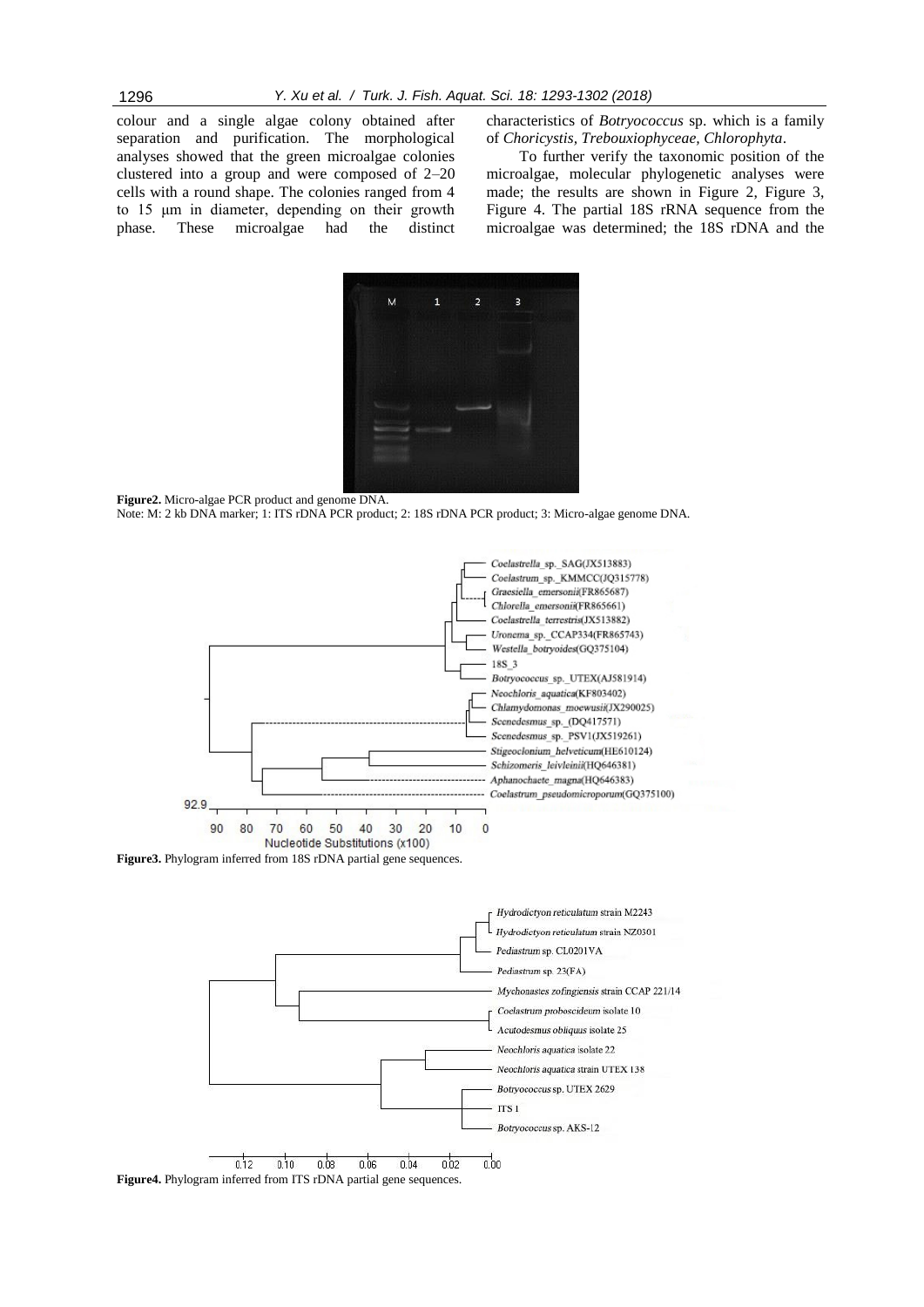ITS sequences of the microalgae confirmed their identification as *Botryococcus* sp. The partial 18S rRNA sequence(1543b) and the ITS sequence(625b) from the microalgae were 98.82% and 96.45% identical to other *Botryococcus* species tested in NCBI using DNAMAN software, i.e. *Botryococcus* sp. UTEX 2629 (AJ581914.1) (Senousy, Gordon, & Ethan, 2004).

## **Growth properties of** *Botryococcus* **sp. in Different Culture Media**

The growth of *Botryococcus* sp. was the fastest in BG11 medium, and the dry weight was highest at day 15, i.e. 0.92 g/L. The maximum dry weight of *Botryococcus* sp. was only 0.83 g/L and 0.56 g/L in SE medium and in basic culture medium, respectively, at days 3, 6, 9, 12 and 15 (Figure 5). Therefore, BG11 medium was the most suitable for cultivating *Botryococcus* sp.

# **Growth and Total Sugar Accumulation of**  *Botryococcus* **sp. at Different Culturing Temperatures and Illumination Intensities**

When the culture temperature was 28°C, the biomass of *Botryococcus* sp. was the highest at an illumination intensity of 65 µmol m<sup>-2</sup> s<sup>-1</sup>, namely 0.86 g/L, but its highest biomass was only 0.83 g/L and 0.56 g/L at illumination intensities of 43 µmol m<sup>-2</sup> s<sup>-1</sup> and 86 µmol m<sup>-2</sup> s<sup>-1</sup>, respectively (Figure 6). By the same token, when the culture temperature was set at 33°C, the biomass of *Botryococcus* sp. was again highest at an illumination intensity of 65 µmol  $m^{-2}$  $s^{-1}$ , attaining 0.80 g/L. The highest biomass was only 0.70 g/L and 0.63 g/L at illumination intensities of 43 μmol m<sup>-2</sup> s<sup>-1</sup> and 86 μmol m<sup>-2</sup> s<sup>-1</sup> respectively (Figure 7). The biomass of *Botryococcus* sp. at 28°C was higher than at 33°C under the same light conditions, so the culture temperature of 28°C and an illumination intensity of 65 μmol m<sup>-2</sup> s<sup>-1</sup> are the most suitable for the growth of *Botryococcus* sp.



**Figure 5.** Biomass of *Botryococcus* sp. in three different culture media. Values represents mean ± S.D. n=6/group. \*P<0.05; \*\*P<0.01, \*\*\*P<0.001 compared to the basic culture medium.



**Figure6.** Biomass of *Botryococcus* sp. under different illumination intensity in 28°C .Values represents mean±S.D. n=6/group.\*P<0.05;\*\*P<0.01, \*\*\*P<0.001 compared to 65 µmol m<sup>-2</sup> s<sup>-1</sup>.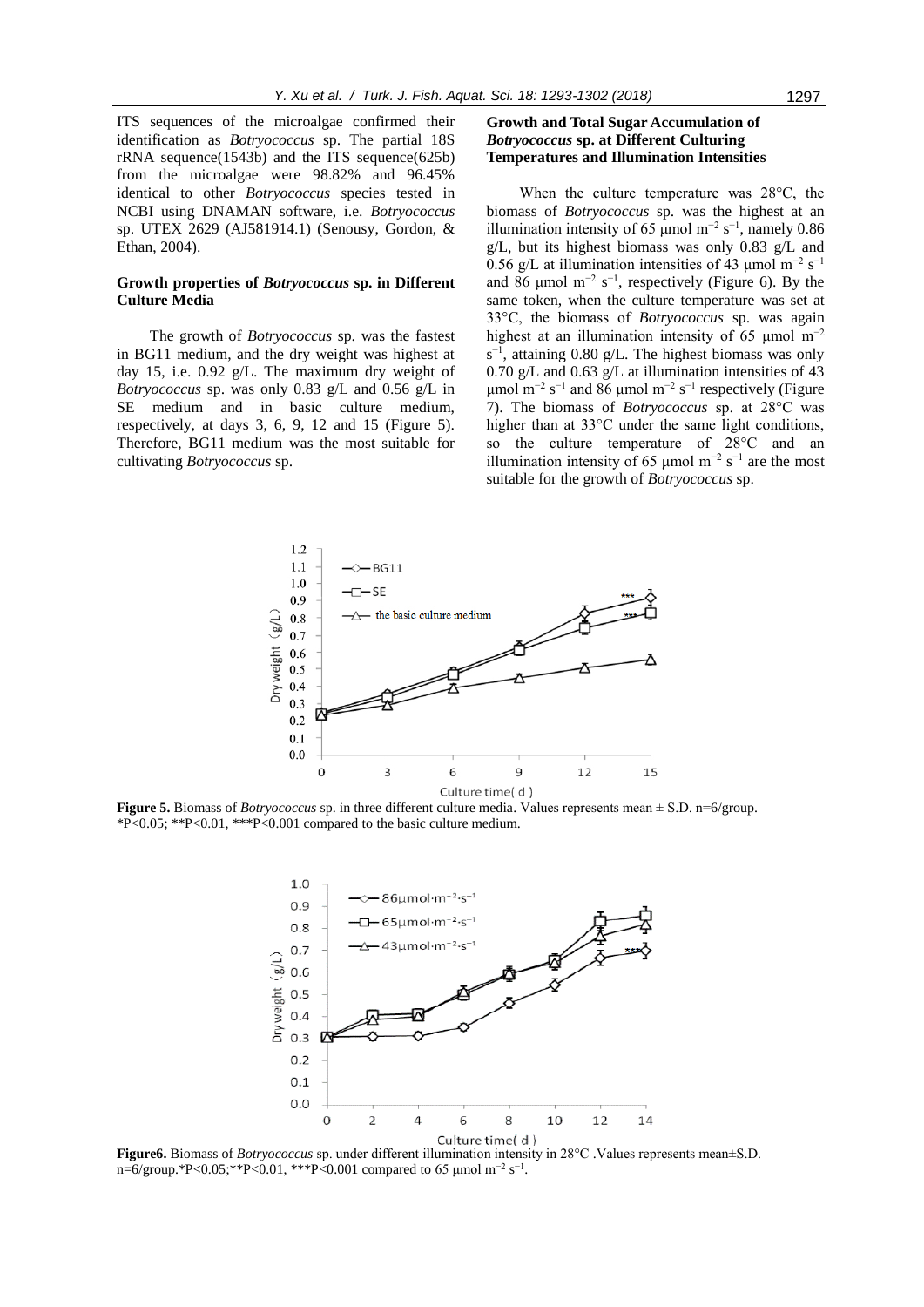The total sugar content of *Botryococcus* sp. was the highest at these optimal culturing conditions, namely 32.7% (0.28 g/L). It reached only 21.7% (0.18  $g/L$ ) and 17.8% (0.10  $g/L$ ) at illumination intensities of 43 and 86 µmol m<sup>-2</sup> s<sup>-1</sup>, respectively (Figure 8). Similarly, when the culture temperature was 33°C, the total sugar content of *Botryococcus* sp. was also highest at an illumination intensity of 65 µmol m<sup>-2</sup>  $s^{-1}$ , namely 35.6% (0.28 g/L), while it only reached 22.2% (0.15 g/L) and 20.6% (0.13 g/L) at illumination intensities of 43 and 86 µmol m<sup>-2</sup> s<sup>-1</sup>, respectively (Figure 9). The total sugar content of *Botryococcus* sp. at 28°C was as much as at 33°C at an illumination intensity of 65 µmol m<sup>-2</sup> s<sup>-1</sup>, while its biomass at 28°C was higher. Thus, a temperature of 28 $\rm{°C}$  and an illumination intensity of 65 µmol m<sup>-2</sup> s<sup>-1</sup> are the optimal culture conditions for both the growth and the total sugar content of *Botryococcus* sp.

## **Analysis of the Monosaccharide Composition of**  *Botryococcus* **Polysaccharide**

The retention times for the standard monosaccharide mix are shown in Table 3, and the gas chromatograms of the sample are shown in Figure 10.

Based on the standard equation for mixed monosaccharides, *Botryococcus* polysaccharides are composed of L-(+)-rhamnose, D-ribose, D-arabinose, D-xylose, 2-deoxy-D-glucose, D-mannose, Dglucose, D-galactose and N-Acetyl-D-glucosamine. Their approximate mole ratio was rhamnose: ribose: arabinose: xylose: deoxyglucose: mannose: glucose: galactose: glucosamine =  $0.26$ :  $0.62$ :  $0.21$ :  $0.11$ :  $0.08$ : 0.18: 1.00: 0.42: 0.17.

# **Correlation Between the Total Sugar Content and the Activity of Polysaccharide Synthase in Microalgae**

The biomass and total sugar content correlation curves of *Botryococcus* and the activity of GPI and HK at its different growth stages are shown in Figures 11 and 12, respectively.

As shown in Figure 11, the increases in biomass and total sugar content of *Botryococcus* can basically be displayed as S-shaped growth curves. In the early growth phase, the biomass increases slowly, i.e. from



**Figure 7.** Biomass of *Botryococcus* sp. under different illumination intensity in 33°C. Values represents mean±S.D. n=6/group.\*P<0.05;\*\*P<0.01, \*\*\*P<0.001 compared to 65 µmol m<sup>-2</sup> s<sup>-1</sup>.



**Figure 8.** The total sugar content of *Botryococcus* sp. under different illumination intensity in 28°C. Values represents mean±S.D. n=6/group.\*P<0.05; \*\*P<0.01, \*\*\*P<0.001 compared to 65 µmol m<sup>-2</sup> s<sup>-1</sup>.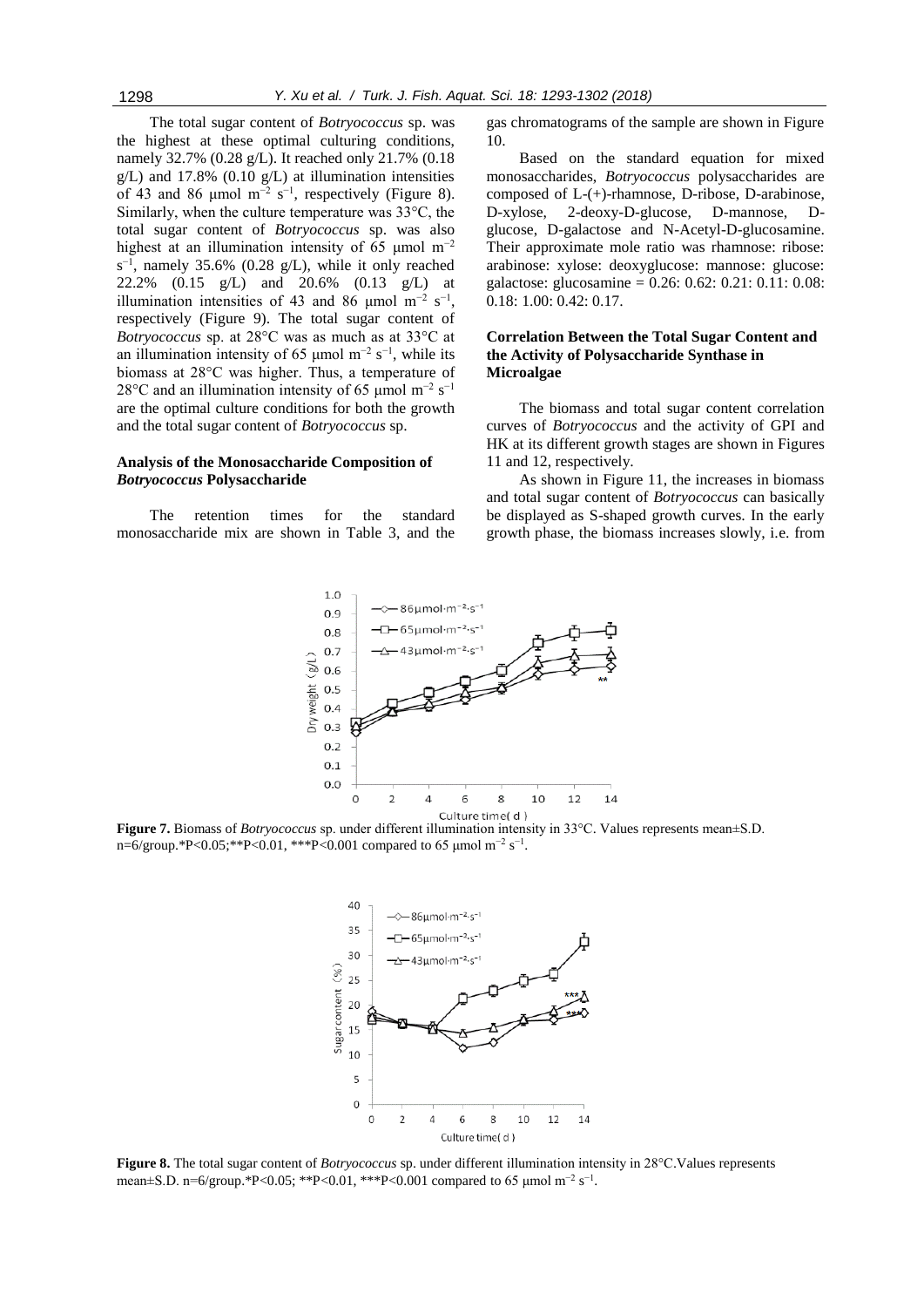

**Figure 9.** The total sugar content of *Botryococcus* sp. under different illumination intensity in 33°C. Values represents mean±S.D. n=6/group. \*P<0.05; \*\*P<0.01, \*\*\*P<0.001 compared to 65 µmol m<sup>-2</sup> s<sup>-1</sup>.

**Table 3.** Mixed monosaccharide standard equation of regression

| Monosaccharides      | Reserve time/min | Equation of regression | $\mathbb{R}^2$ |
|----------------------|------------------|------------------------|----------------|
| $L-(+)$ -Rhamnose    | 10.90            | $y = 188842x - 14979$  | 0.9433         |
| D-ribose             | 11.01            | $y = 159094x - 45984$  | 0.9747         |
| D-arabinose          | 11.23            | $y = 218098x - 16460$  | 0.7319         |
| 2-Deoxy-D-glucose    | 12.96            | $y = 102706x - 800.47$ | 0.9846         |
| D-mannose            | 13.85            | $y = 162696x - 8209.9$ | 0.9165         |
| D-glucose            | 14.03            | $y = 139417x - 4995$   | 0.8942         |
| D-galactose          | 14.36            | $y = 120725x - 2441.2$ | 0.9141         |
| AC-D-N-amino glucose | 16.15            | $y = 31336x - 382.78$  | 0.9155         |
| L-fucose             | 11.15            | $y = 171384x - 36853$  | 0.9865         |
| D-xylose             | 11.44            | $y = 155605x - 6357.2$ | 0.9263         |

Note: Y refers to peak area; x is the concentration of monosaccharide mmol/mL



**Figure 10.** Gas chromatogram of the monosaccharide composition of *Botryococcus* polysaccharides.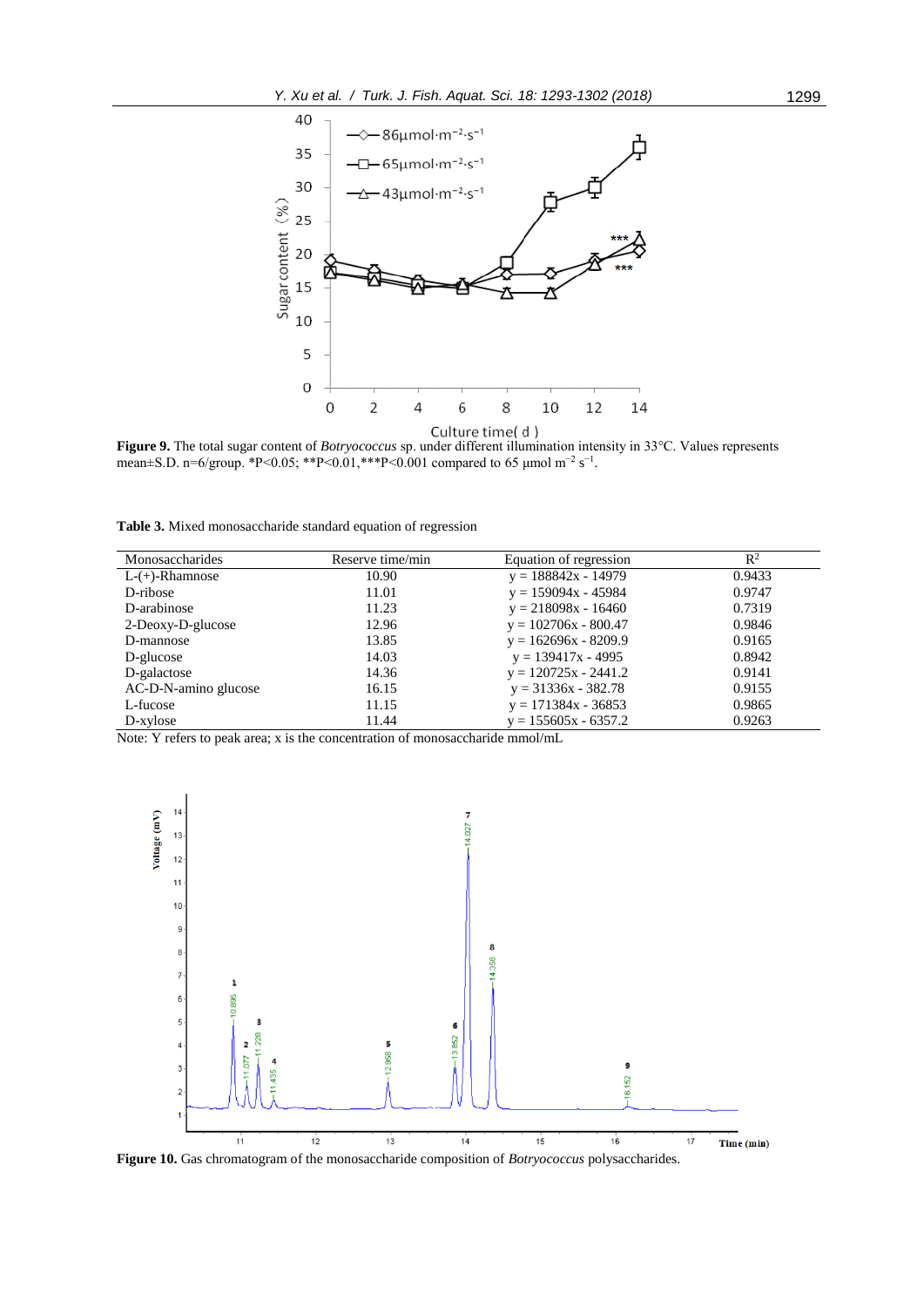a start of 0.2 g/L to 0.26 g/L on the fourth day. From the fifth day onward, the biomass increases rapidly, reaching 0.64 g/L on day eight. After that, the biomass increases more slowly again, and at the end of the experiment, the biomass had increased to 0.78 g/L. From the beginning of the experiment to the second day, the total sugar content showed a slight decline, and then it began to rise again slowly. From day four to day ten, the total sugar content increases rapidly, from 17.3% to 29.7%. At the end of the experiment, the total sugar content had reached 31.54%.

Figure 12 shows that the trend in the change of GPI and HK's enzyme activity is basically similar. The enzyme activity of GPI and HK at first increases and then decreases, the highest values being found on day eight. The change is more pronounced for GPI: its enzyme activity increases slowly at first, from a start of 0.69 U/g to 0.86 U/g on day four, rising rapidly to 1.49 U/g on day eight and then decreasing rapidly to 0.87 U/g at the end of the experiment. The enzyme activity of HK displays a steady upward trend from the beginning of the experiment to day eight, from 0.26 U/g to 0.68 U/g. After that, the enzyme activity of HK decreases rapidly, to 0.78 U/g at the end of the experiment.

# **Discussions**

Microalgae are at the base of the entire aquatic food chain, and can also be used directly as fish feed, supporting the production of renewable fishery resources. Besides providing nutrients, microalgae may potentially be used for the treatment of waste effluents (Cantrell, Ducey, Ro, & Hunt, 2008). Thus, our recent studies have focused on microalgae from a pool for breeding soft-shell turtles; they were successfully isolated and the optimal conditions for maximising their biomass and total sugar yield were identified. Based on morphological and molecular identification criteria, these microalgae were shown to have the distinct characteristics of *Botryococcus* sp. It should be noted, however, that when this isolate was cross-checked with the reference database, the similarity uncovered by the query was only 98.82%. In order to ensure precise identification, a query coverage of minimally 99% should be reached.

Culture media were screened to select the optimal content of elements and their ratio in the medium. Studies have indicated that the amount of



**Figure 11.** The correlation curves of *Botryococcus* in biomass and the total sugar content.



**Figure 12.** The enzyme activities in different growth stages of *Botryococcus*.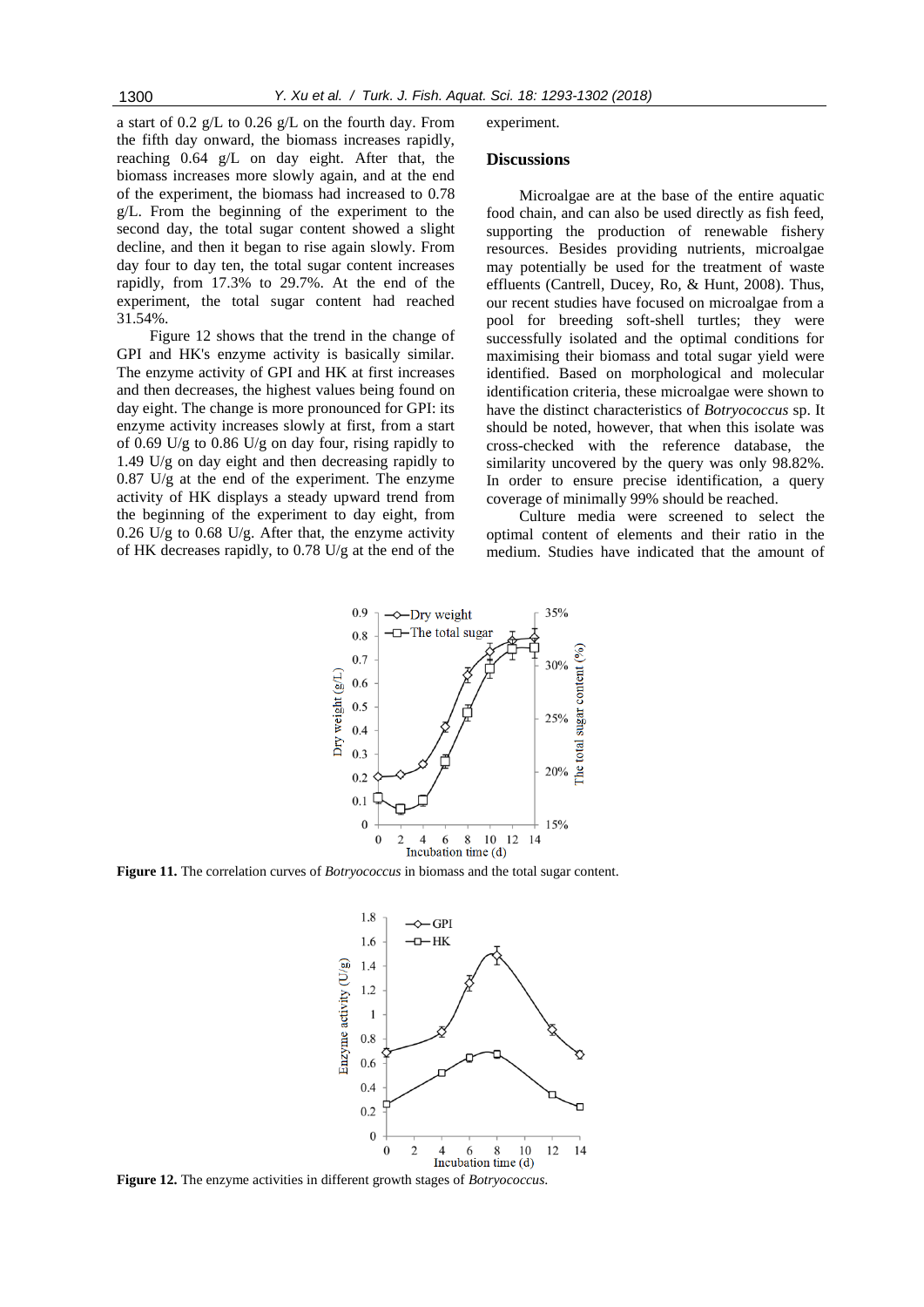Cu, Mo, B and other trace elements in the medium influences the growth and accumulation of material in *Dunaliella* (Guo & Yang, 2013; Yang and Guo, 2013a, b). In our study, the basic culture medium lacked these trace elements, so the biomass accumulated by *Botryococcus* sp. was lower than in the other media tested. BG11 culture medium is more suitable for the growth of *Botryococcus* sp., because it contains 36 mg/L of  $Ca^{2+}$  in addition to other trace elements. Zhao, Ding, Lu, and Li (2014) also found that specifically the  $Ca^{2+}$  content determined the growth of *Scenedesmus obliquus*.

Temperature and light are important factors affecting the growth of microalgae. The temperature can change the photosynthetic and respiration intensity of microalgae by affecting the activity of the related enzymes. While light energy is the driving force behind the photochemical reaction in the process of photosynthesis, high light intensities can only be sustained when the generated heat can be dissipated and the energy generated by low light intensities is not enough to drive the photosynthesis (Zhang, Zeng, Wang, Wu, & Ren, 2007). In order to obtain higher biomass and polysaccharide yields, we experimentally determined the optimal temperature and illumination conditions for the cultivation of *Botryococcus* sp. The results showed that the most suitable light intensity was 3000 lux, and the optimum growth temperature was 28°C. At the same time, the total sugar content was found in general to show a trend to decrease at first and then increase again, the upward trend appearing from days six to eight. It can be speculated that the total sugar in *Botryococcus* sp. was consumed in the first stage while it adapted to the growth conditions, only starting to synthesise more sugar after entering the fast growing period.

GPI and HK were selected to study the relation between enzyme activity and the synthesis of sugar. GPI and HK are ubiquitous in plants, and are important for the processes of sugar biosynthesis and metabolism. In this experiment, the enzyme activities of GPI and HK were highest from day six to day ten, and were correlated with the accumulation of sugar and biomass. The correlation coefficient  $(R^2)$  of the total sugar content of *Botryococcus* and GPI was 0.9759, and for HK, *R* <sup>2</sup> was 0.9188. It can be concluded that GPI and HK are key enzymes in the synthesis of sugar in *Botryococcus*.

Our study of *Botryococcus* shows that it can efficiently harvest the energy of light available in the water in aquaculture and provide a new way to make fish breeding profitable.

# **Conclusions**

As primary producers, microalgae, which have high photosynthetic efficiency, are at the base of most aquatic food chains. A species of microalgae was successfully isolated and, using the 18S ribosomal RNA gene and the internal transcribed spacer,

identified from a soft-shell [turtle breeding pool,](http://dict.cn/pool%20of%20fostering%20Chinese%20soft%20shell%20turtle) namely *Botryococcus* sp. The optimal culture conditions for *Botryococcus* sp. in terms of both growth rate and total sugar content are a culture temperature of 28°C and an illumination intensity of 65 μmol m<sup>-2</sup> s<sup>-1</sup> in BG11 medium. In the stable stage, the biomass of *Botryococcus* sp. may attain 0.86 g/L and its total sugar content can reach 35.6% (dry weight). *Botryococcus* polysaccharide is a heteropolysaccharide composed of L-(+)-rhamnose, D-ribose, D-arabinose, D-xylose, 2-deoxy-D-glucose, D-mannose, D-glucose, D-galactose and N-Acetyl-Dglucosamine, at a mole ratio of approximately 0.26: 0.62: 0.21: 0.11: 0.08: 0.18: 1.00: 0.42: 0.17. The accumulation of total sugar is positively correlated with the activities of GPI and HK, and the correlation coefficient  $(R^2)$  of the total sugar content and GPI was 0.9759, and for HK, 0.9188.

## **Acknowledgements**

This work was supported by financial support of the programme for the 'Twelfth Five-Year' National Science and Technology Project in Rural Areas (No. 2013BAD10B02), and a grant from the Key Laboratory of Marine Food Quality and Hazard Controlling Technology of Zhejiang Province.

### **References**

- Borowitzka, M.A. (1997). Microalgae for aquaculture: Opportunities and constraints. *Journal of Applied Phycology,* 9 *5*, 393-401. https://dx.doi.org/10.1023/A:1007921728300
- Cantrell, K.B., Ducey, T., Ro, K.S. & Hunt, P.G. (2008). Livestock waste-to-bioenergy generation opportunities. *Bioresource Technology, 99*(17), 7941- 7953.
	- [https://dx.doi.org/10.1016/j.biortech.2008.02.061](https://doi.org/10.1016/j.biortech.2008.02.061)
- DuBois, M., Gilles, K.A., Hamilton, J.K., Rebers, P.A., & Smith, F. (1956). Colorimetric method for determination of sugars and related substances. Anal Chem. *28*, 350-6. https://dx.doi.org/10.1021/ac60111a017
- Guo, J.Y., & Yang, X.L. (2013). Influence of Mn, B to the Halophila growth and material accumulation. *Jiangsu Agricultural Sciences, 41*(12), 252-253. [https://dx.doi.org/10.3969/j.issn.1002-](https://doi.org/10.3969/j.issn.1002-1302.2013.12.094) [1302.2013.12.094](https://doi.org/10.3969/j.issn.1002-1302.2013.12.094)
- Herbert, M., Burkhard, C.H., & Schnarrenberger, C. (1979). A Survey for Isoenzymes of Glucosephosphate Isomerase, Phosphoglucomutase, Glucose-6 phosphate Dehydrogenase and 6-Phosphogluconate Dehydrogenase in C3-, C4- and Crassulacean-Acid-Metabolism Plants, and Green Algae. *Planta*, *145*(1), 95-104. https://dx.doi.org/10.1007/bf00379933
- Hutagalung, R.A,, Sukoco, A.E, Soedharma, D. Goreti, L.M., Andrean, L., Bamma, E. & Noryawati M. (2014). Isolation, Identification and Growth Optimization of Microalgae Derived from Soft Coral Dendronephthya sp. *Apcbee Procedia, 10*, 305-310. [https://dx.doi.org/10.1016/j.apcbee.2014.10.057](https://doi.org/10.1016/j.apcbee.2014.10.057)
- Li, R.H., Xia, Y.S., Liu, S.Z,, Sun, L.L., Guo, P.G., Miu,